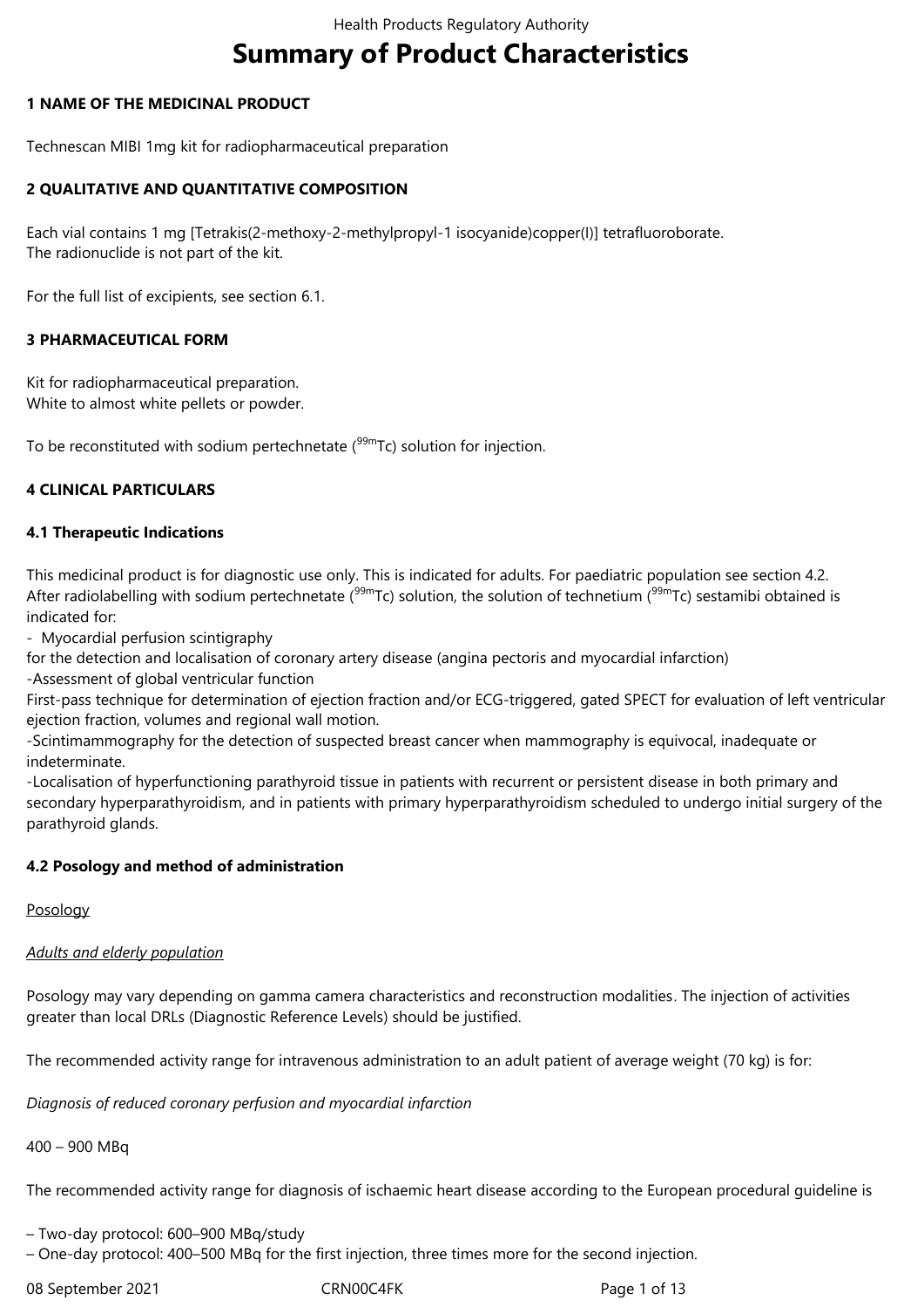Not more than a total of 2000 MBq should be administered for a one-day protocol and 1800 MBq for a two-day-protocol. For a one day protocol, the two injections (stress and rest) should be done at least two hours apart but may be performed in either order. After the stress injection, exercise should be encouraged for an additional one minute (if possible).

For diagnosis of myocardial infarction one injection at rest is usually sufficient.

For diagnosis of ischaemic heart disease two injections (stress and rest) are required in order to differentiate transiently from persistently reduced myocardial uptake.

*Assessment of global ventricular function*

600 – 800 MBq injected as a bolus.

*Scintimammography*

700 – 1000 MBq injected as a bolus usually in the arm opposite to the lesion.

*Localisation of hyperfunctioning parathyroid tissue*

200 - 700 MBq injected as a bolus. The typical activity is between 500 – 700 MBq.

Posology may vary depending on gamma camera characteristics and reconstruction modalities.

The injection of activities greater than local DRLs (Diagnostic Reference Levels) should be justified.

#### *Renal impairment*

Careful consideration of the activity to be administered is required since an increased radiation exposure is possible in these patients.

#### *Hepatic impairment*

In general, activity selection for patients with a decreased hepatic function should be cautious, usually starting at the low end of the dosing range.

## *Paediatric population*

The use in children and adolescents has to be considered carefully, based upon clinical needs and assessing the risk/benefit ratio in this patient group. The activities to be administered to children and adolescents may be calculated according to the recommendations of the European Association of Nuclear Medicine (EANM) paediatric dosage card; the activity administered to children and to adolescents may be calculated by multiplying a baseline activity (for calculation purposes) by the weight-dependent multiplies given in the table below.

 $A[MBq]$ Administered = Baseline Activity  $\times$  Multiple

The baseline activity is 63 MBq as a cancer seeking agent. For cardiac imaging, the minimum and maximum baseline activities are 42 and 63 MBq, respectively, for the two-day protocol cardiac scan both at rest and stress. For the one-day cardiac imaging protocol, the baseline activity is 28 MBq at rest and 84

MBq at stress. The minimum activity for any imaging study is 80 MBq.

|      |      |      |      |       | WeightMultipleWeightMultipleWeightMultiple |
|------|------|------|------|-------|--------------------------------------------|
| [kg] |      | [kg] |      | [kg]  |                                            |
| 13   |      | 22   | 5.29 | 42    | 9.14                                       |
| 4    | 1.14 | 24   | 5.71 | 44    | 9.57                                       |
| 6    | 1.71 | 26   | 6.14 | 46    | 10.00                                      |
| 8    | 2.14 | 28   | 6.43 | 48    | 10.29                                      |
| 10   | 2.71 | 30   | 6.86 | 50    | 10.71                                      |
| 12   | 3.14 | 32   | 7.29 | 52-54 | 11.29                                      |
| 14   | 3.57 | 34   | 7.72 | 56-58 | 12.00                                      |
| 16   | 4.00 | 36   | 8.00 | 60-62 | 12.71                                      |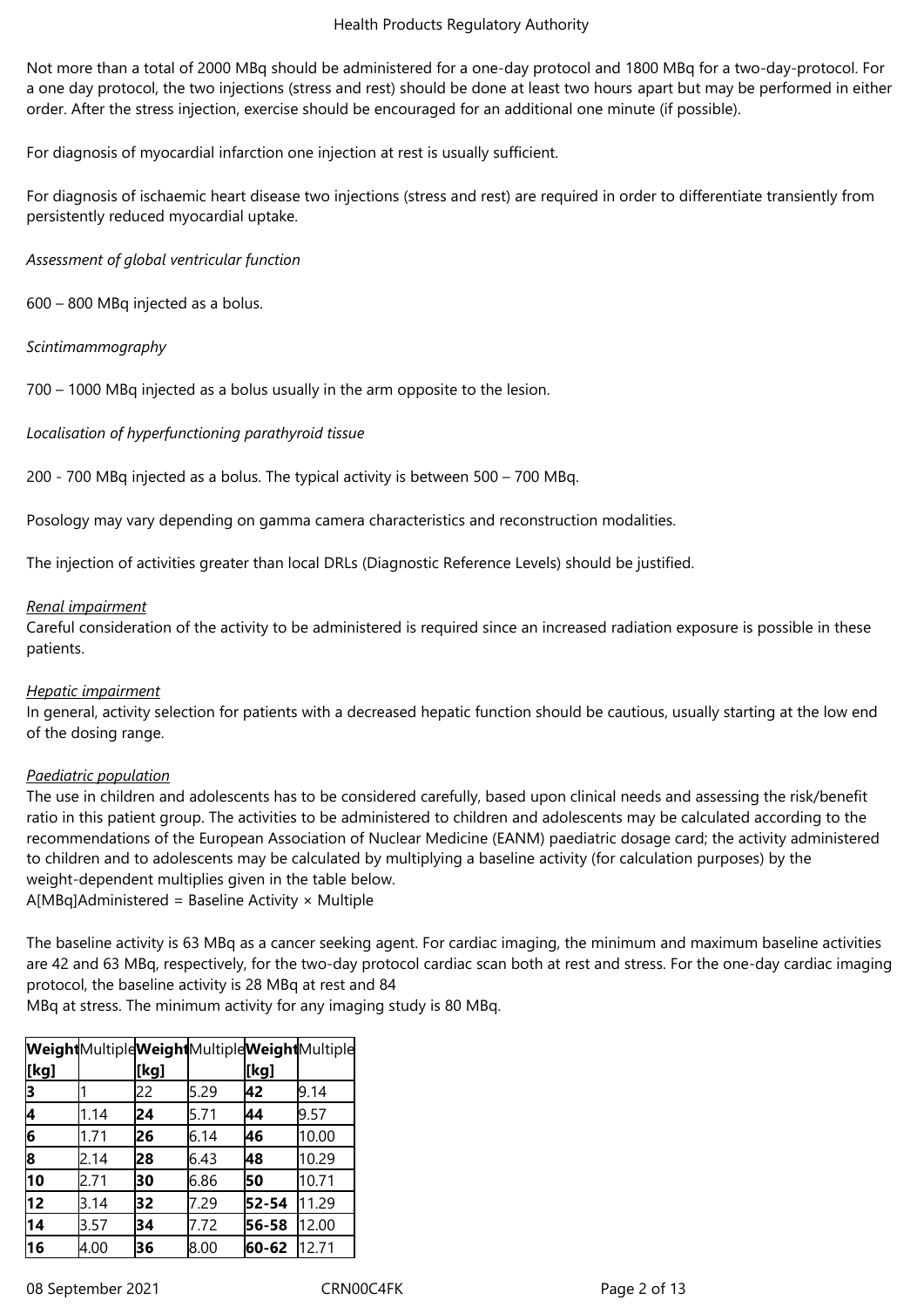| 118 | 4.43 | 38 | 8.43 | $64-66$ 13.43 |       |
|-----|------|----|------|---------------|-------|
| 20  | 4.86 | 40 | 8.86 | 68            | 14.00 |

# Method of administration

## For intravenous use.

Because of potential tissue damage, extravasal injection of this radioactive product has to be strictly avoided. For multidose use.

*Precautions to be taken before handling or administration of the medicinal product*

This medicinal product should be reconstituted before administration to the patient. For instructions on reconstitution and control of the radiochemical purity of the medicinal product before administration, see section 12.

For patient preparation, see section 4.4.

## *Image acquisition*

# *Cardiac Imaging*

Imaging should begin approximately after 30 - 60 min after injection to allow for hepatobiliary clearance. Longer delay can be required for resting images and for stress with vasodilatators alone because of the risk of higher subdiaphragmatic technetium (<sup>99m</sup>Tc) activity. There is no evidence for significant changes in myocardial tracer concentration or redistribution, therefore imaging for up to 6 hours post injection is possible. Test may be done in a one day or two days protocol.

Preferably tomographic imaging (SPECT) with or without ECG gating should be performed.

## *Scintimammography*

Breast imaging is optimally initiated 5 to 10 minutes post injection with the patient in the prone position with breast freely pendant.

The product is administered in an arm vein contralateral to the breast with the suspected abnormality. If the disease is bilateral, the injection is ideally administered in a dorsal vein of the foot.

## Conventional gamma camera

The patient should then be repositioned so that the contralateral breast is pendant and a lateral image of it should be obtained. An anterior supine image may then be obtained with the patient's arms behind her head.

## Detector dedicated to breast imaging

In case a detector dedicated to breast imaging is used, a relevant machine-specific protocol must be followed to obtain the best possible imaging performance.

## *Parathyroid imaging*

Parathyroid image acquisition depends on the protocol chosen. The most used studies are either the subtraction and/or the dual-phase techniques, which can be performed together.

For the subtraction technique either sodium iodide ( $123$ ) or sodium pertechnetate ( $99m$ Tc) can be used for imaging for the thyroid gland since these radiopharmaceuticals are trapped by functioning thyroid tissue. This image is subtracted from the technetium (<sup>99m</sup>Tc) sestamibi image, and pathological hyperfunctioning parathyroid tissue remains visible after subtraction. When sodium iodide (<sup>123</sup>I) is used, 10 to 20 MBq are orally administered. Four hours after the administration, neck and thorax images may be obtained. After sodium iodide ( $1231$ ) image acquisition, 200 to 700 MBq of technetium ( $99m$ Tc) sestamibi are injected and images are acquired 10 minutes post injection in double acquisition with 2 peaks of gamma energy (140 keV for technetium ( $99mTc$ ) and 159 keV for iodine ( $1231$ ). When sodium pertechnetate ( $99mTc$ ) is used, 40-

150 MBq are injected and neck and thorax images are acquired 30 minutes later. Then 200 to 700 MBq of technetium (<sup>99m</sup>Tc) sestamibi are injected and a second acquisition of images is acquired 10 minutes later.

If the dual phase technique is used, 400 to 700 MBq of technetium  $(99)$ mTc) sestamibi are injected and the first neck and mediastinum image is obtained 10 minutes later. After a wash-out period of 1 to 2 hours, neck and mediastinum imaging is again performed.

The planar images may be complemented by early and delayed SPECT or SPECT/CT.

08 September 2021 CRN00C4FK Page 3 of 13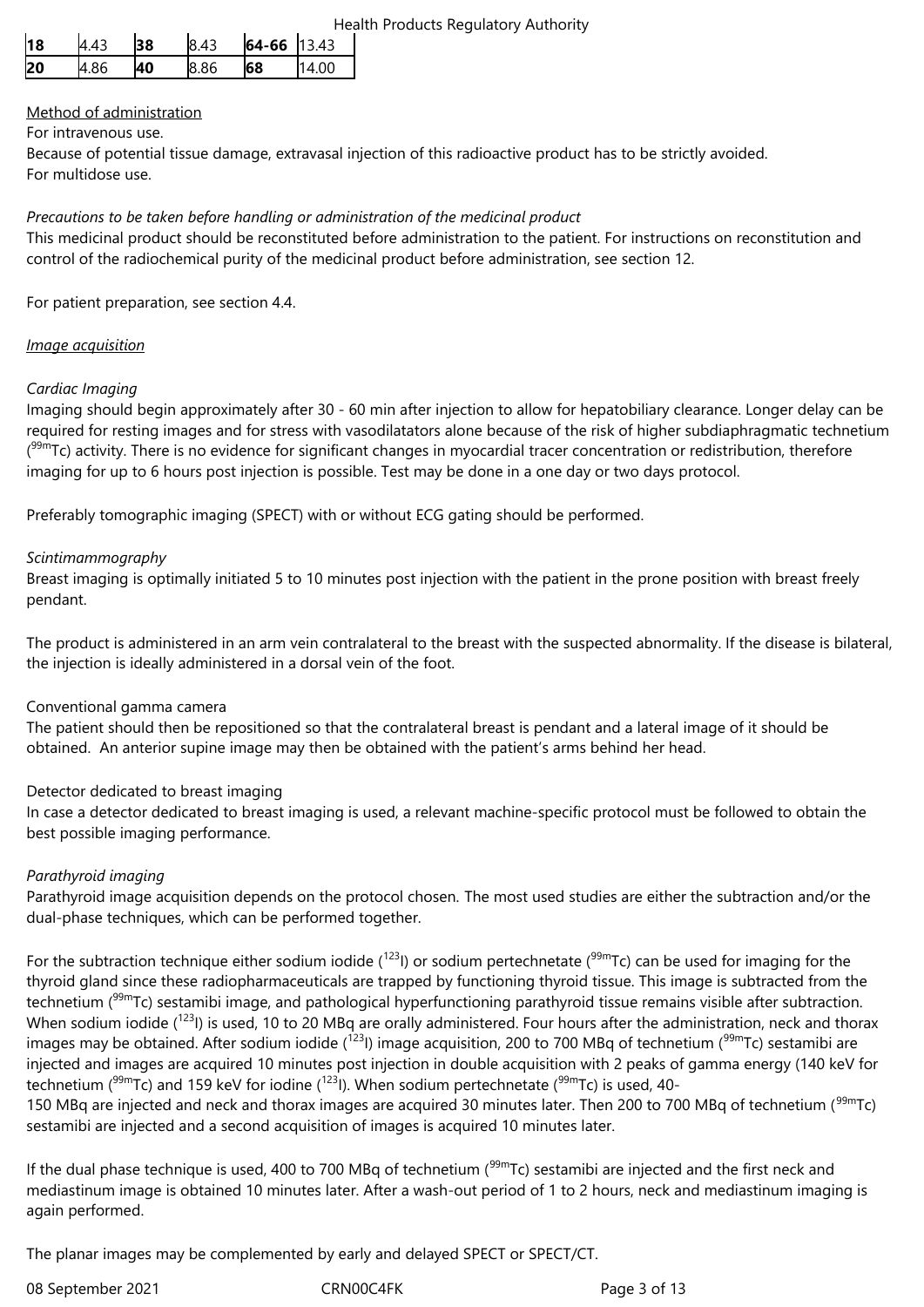#### **4.3 Contraindications**

Hypersensitivity to the active substance or to any of the excipients listed in section 6.1.

In myocardial scintigraphy investigations under stress conditions, the general contraindications associated with the induction of ergometric or pharmacological stress should be considered.

#### **4.4 Special warnings and precautions for use**

#### Potential for hypersensitivity or anaphylactic reactions

If hypersensitivity or anaphylactic reactions occurs, the administration of the medicinal product must be discontinued immediately and intravenous treatment initiated, if necessary. To enable immediate action in emergencies, the necessary medicinal products and equipment such as endotracheal tube and ventilator must be immediately available.

## Individual benefit/risk justification

For each patient, the radiation exposure must be justifiable by the likely benefit. The activity administered should in every case be as low as reasonably achievable to obtain the required diagnostic information.

## Renal or hepatic impairment

Careful consideration of the benefit risk ratio in these patients is required since an increased radiation exposure is possible (see section 4.2).

## Paediatric population

For information on the use in paediatric population, see section 4.2. Careful consideration of the indication is required since the effective dose per MBq is higher than in adults (see section 11).

#### Patient preparation

The patient should be well hydrated before the start of the examination and urged to void as often as possible during the first hours after the examination in order to reduce radiation.

## Cardiac imaging

If possible, patients should fast for at least four hours prior to the study. It is recommended that patients eat a light fatty meal or drink a glass or two of milk after each injection, prior to imaging. This will promote rapid hepatobiliary clearance of technetium  $(99m)$  sestamibi resulting in less liver activity in the image.

#### Interpretation of technetium  $(^{99m}$ Tc) sestamibi images

#### Interpretation of scintimammography

Breast lesions less than 1 cm in diameter may not all be detected with scintimammography as the sensitivity of technetium (<sup>99m</sup>Tc) sestamibi for the detection of these lesions is low. A negative examination does not exclude breast cancer especially in such a small lesion.

#### After the procedure

Close contact with infants and pregnant women should be restricted during the initial 24 hours following the injection.

#### Specific warnings

In myocardial scintigraphy investigations under stress conditions, the general contraindications and precautions associated with the induction of ergometric or pharmacological stress should be considered.

This medicinal product contains less than 1 mmol sodium (23 mg) per vial, i.e. essentially 'sodium- free'.

For precautions with respect to environmental hazard see section 6.6.

#### **4.5 Interaction with other medicinal products and other forms of interactions**

08 September 2021 CRN00C4FK Page 4 of 13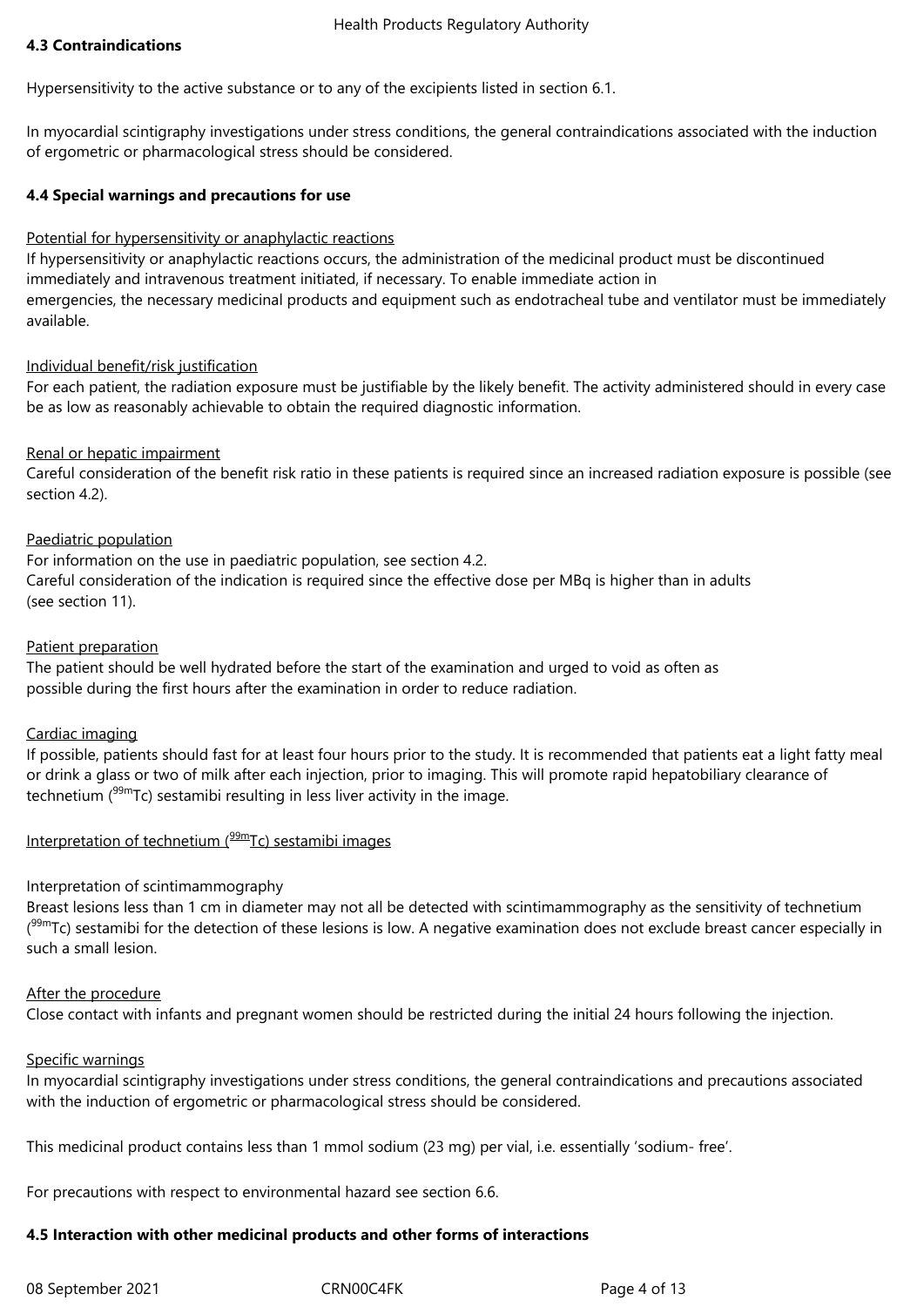#### *Cardiac medications*

Medicinal products which affect myocardial function and/or blood flow may cause false negative results in the diagnosis of coronary arterial disease. Particularly beta-blockers and calcium antagonists reduce oxygen consumption and thus also affect perfusion and beta-blockers inhibit the increase of heart frequency and blood pressure under stress. For this reason, concomitant medication should be taken into consideration when interpreting the results of the scintigraphic examination. The recommendations of the applicable guidelines on ergometric or pharmacological stress tests should be followed.

#### *Proton pump inhibitors*

The use of proton pump inhibitors has shown to be significantly associated with gastric wall uptake. Its proximity to the inferior myocardial wall may lead to either false-negative or false-positive findings, and therefore to an inaccurate diagnosis. A withdrawal period for at least 3 days is recommended.

#### *Iodine products*

When the subtraction technique is used for imaging of hyperfunctioning parathyroid tissue, recent use of iodine containing radiologic contrast media, medicinal products used to treat hyper- or hypothyroidism or of several other medicinal products is likely to decrease the quality of thyroid imaging and even makes subtraction impossible. For a complete list of possibly interacting medicinal products refer to the SmPCs of sodium iodide  $(123)$  or sodium pertechnetate  $(99m)$ Tc).

#### Paediatric population

Interaction studies have only been performed in adults.

## **4.6 Fertility, pregnancy and lactation**

#### Women of childbearing potential

When an administration of radiopharmaceuticals to a woman of childbearing potential is intended, it is important to determine whether or not she is pregnant. Any woman who has missed a period should be assumed to be pregnant until proven otherwise. If in doubt about her potential pregnancy (if the woman has missed a period, if the period is very irregular, etc.), alternative techniques not using ionising radiation (if there are any) should be offered to the patient.

#### **Pregnancy**

Radionuclide procedures carried out on pregnant women also involve radiation dose to the foetus. Only essential investigations should therefore be carried out during pregnancy, when the likely benefit far exceeds the risk incurred by the mother and foetus.

#### Breastfeeding

Before administering radiopharmaceuticals to a mother who is breastfeeding consideration should be given to the possibility of delaying the administration of radionuclide until the mother has ceased breastfeeding, and to what is the most appropriate choice of radiopharmaceuticals, bearing in mind the secretion of activity in breast milk. If the administration is considered necessary, breastfeeding should be interrupted for 24 hours and the expressed feeds discarded.

Close contact with infants should be restricted during the initial 24 hours following injection.

#### Fertility

No studies on fertility have been performed.

## **4.7 Effects on ability to drive and use machines**

Technescan MIBI has no or negligible influence on the ability to drive and use machines.

#### **4.8 Undesirable effects**

The following table presents how the frequencies are reflected in this section:

| Very common $(21/10)$               |           |
|-------------------------------------|-----------|
| Common ( $\geq$ 1/100 to <1/10)     |           |
| Uncommon (≥1/1,000 to <1/100)       |           |
| Rare ( $\geq$ 1/10,000 to <1/1,000) |           |
| Very rare (<1/10,000)               |           |
| 08 September 2021                   | CRN00C4FK |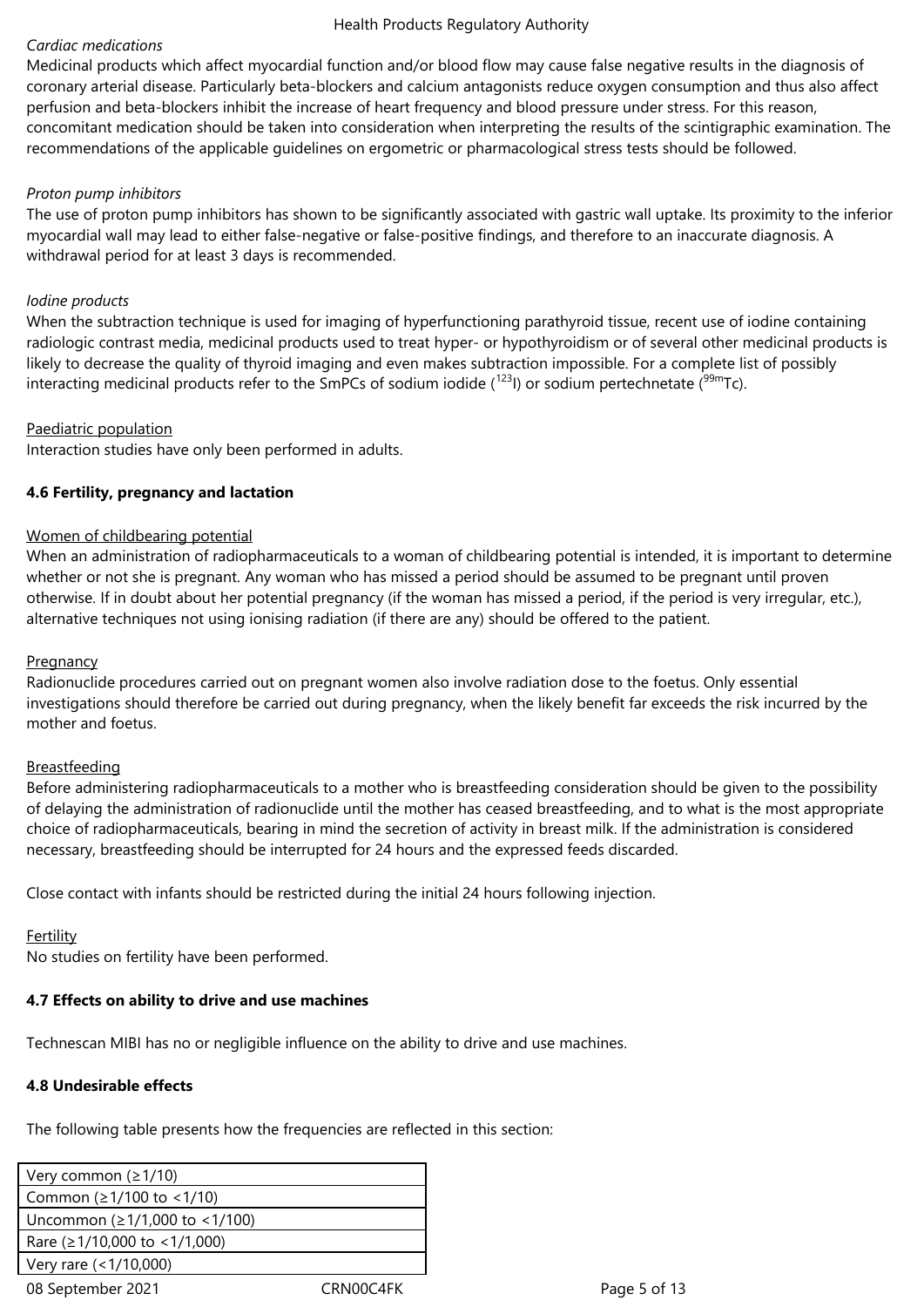Health Products Regulatory Authority Not known (cannot be estimated from the available data)

#### *Immune system disorders:*

Rare: Severe hypersensitivity reactions such as dyspnoea, hypotension, bradycardia, asthenia and vomiting (usually within two hours of administration), angioedema. Other hypersensitivity reactions (allergic skin and mucosa reactions with exanthema (pruritus, urticaria, oedema), vasodilatation).

Very rare: Other hypersensitivity reactions have been described in predisposed patients.

*Nervous system disorders:* Uncommon: Headache Rare: Seizures (shortly after administration), syncope.

*Cardiac disorders* Uncommon: Chest pain/angina pectoris, abnormal ECG. Rare: Arrhythmia.

*Gastrointestinal disorders:* Uncommon: Nausea Rare: Abdominal pain.

#### *Skin and subcutaneous tissue disorders:*

Rare: local reactions at the injection site, hypoaesthesia and paraesthesia, flushing. Not known: Erythema multiforme.

#### *General disorders and administration site conditions*

Common: Immediately after injection, a metallic or bitter taste, partly in combination with dry mouth and an alteration in the sense of smell may be observed.

Rare: Fever, fatigue, dizziness, transient arthritic-like pain, dyspepsia.

#### *Other disorders*

Exposure to ionising radiation is linked with cancer induction and a potential for development of hereditary defects. As the effective dose is 16.4 mSv when the maximal recommended activity of 2000 MBq (500 at rest and 1500 MBq at stress) for a 1-day-protocol is administered, these adverse reactions are expected to occur with a low probability.

#### Reporting of suspected adverse reactions

Reporting suspected adverse reactions after authorisation of the medicinal product is important. It allows continued monitoring of the benefit/risk balance of the medicinal product. Healthcare professionals are asked to report any suspected adverse reactions via the national reporting system: IMB Pharmacovigilance Earlsfort Terrace IRL - Dublin 2 Tel: +353 1 6764971 Fax: +353 1 6762517 Website: www.imb.ie e-mail: imbpharmacovigilance@imb.ie

#### **4.9 Overdose**

In the event of administration of a radiation overdose with technetium ( $99mTc$ ) sestamibi the absorbed dose to the patient should be reduced where possible by increasing the elimination of the radionuclide from the body by frequent micturition and defaecation. It might be helpful to estimate the effective dose that was applied.

#### **5 PHARMACOLOGICAL PROPERTIES**

#### **5.1 Pharmacodynamic properties**

Pharmacotherapeutic group: diagnostic radiopharmaceuticals, Technetium (<sup>99m</sup>Tc) compounds, ATC code: V09GA01.

08 September 2021 CRN00C4FK Page 6 of 13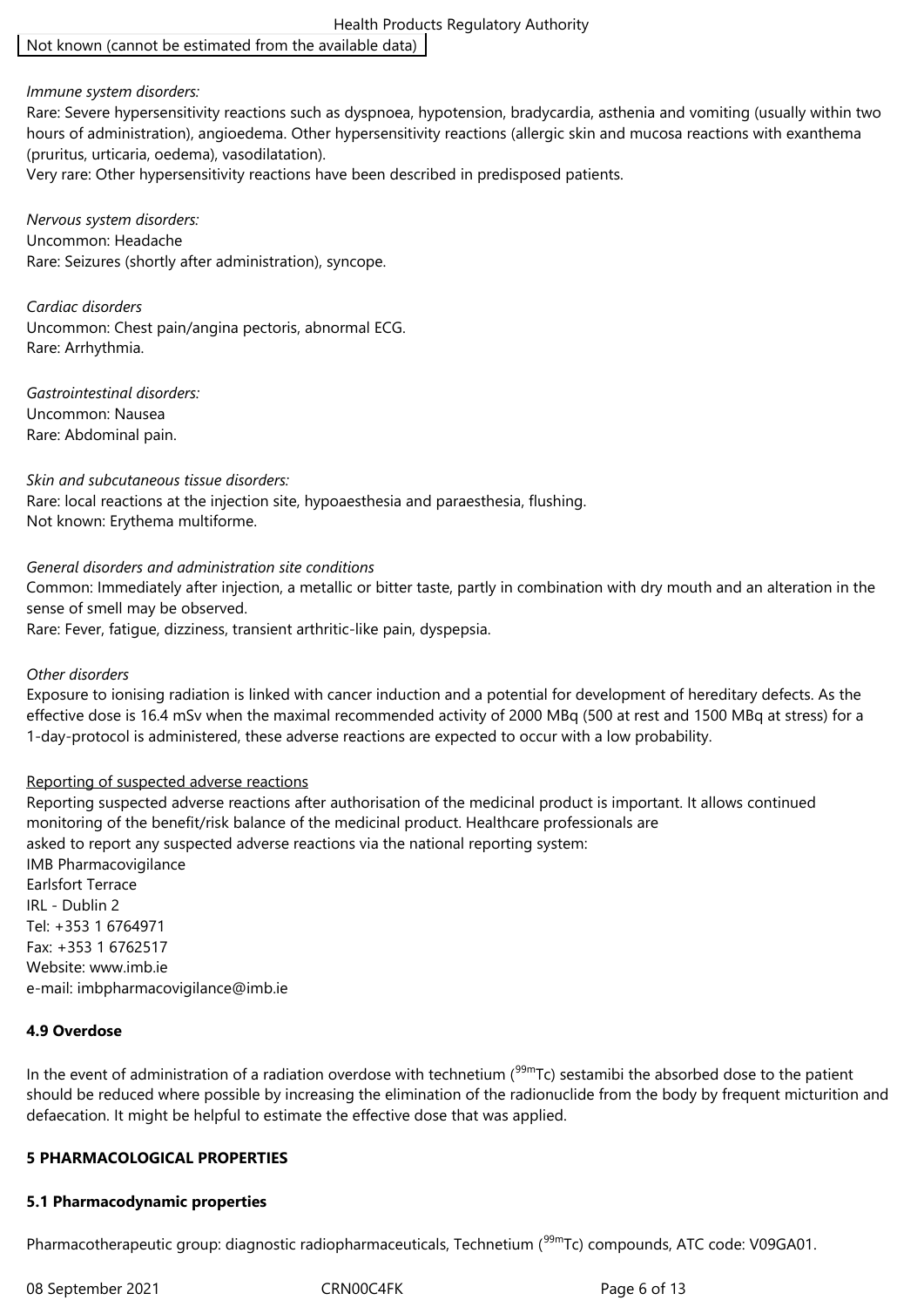## Pharmacodynamic effects

At the chemical concentrations used for diagnostic examinations, technetium ( $99m$ Tc) sestamibi solution does not appear to have any pharmacodynamic activity.

## **5.2 Pharmacokinetic properties**

After reconstitution with sodium pertechnetate ( $99mTc$ ), the following technetium ( $99mTc$ ) sestamibi complex is formed: [<sup>99m</sup>Tc (MIBI)<sub>6</sub>]<sup>+</sup> Where: MIBI = 2-methoxyisobutylisonitrile

## **Biodistribution**

Technetium (<sup>99m</sup>Tc) sestamibi from the blood is rapidly distributed into the tissue: 5 minutes after injection only about 8% of the injected dose remains in the blood pool. In physiological distribution, evident concentration of technetium (<sup>99m</sup>Tc) sestamibi can be seen in vivo in several organs. In particular, normal tracer uptake is evident in the salivary glands, thyroid, myocardium, liver, gallbladder, small and large intestine, kidneys, bladder, choroid plexuses and skeletal muscles, occasionally in the nipples. Faint homogeneous uptake in the breast or axilla is normal.

## Myocardial perfusion scintigraphy

Technetium  $(99m)$  sestamibi is a cationic complex which diffuses passively through the capillary and cell membrane. Within the cell it is localised in the mitochondria, where it is trapped, and retention is based on intact mitochondria, reflecting viable myocytes. After intravenous injection, it is distributed within the

myocardium according to myocardial perfusion and viability. Myocardial uptake which is coronary flow dependent is 1.5% of the injected dose at stress and 1.2% of the injected dose at rest. Irreversibly damaged cells however do not take up technetium (<sup>99m</sup>Tc) sestamibi. The myocardial extraction level is reduced by hypoxia. It has very little redistribution and so separate injections are required for stress and resting studies.

## Scintimammography

The tissue uptake of technetium (99mTc) sestamibi depends primarily on the vascularisation which is generally increased in tumor tissue. Technetium  $(99m)$ Tc) sestamibi accumulates in various neoplasms and most markedly in mitochondria. Its uptake is related to increased energy-dependent metabolism and cell proliferation. Its cellular accumulation is reduced when multidrug resistance proteins are overexpressed.

## Parathyroid imaging of hyperfunctioning tissue

Technetium (<sup>99m</sup>Tc) sestamibi localises in both parathyroid tissue and functioning thyroid tissue but usually washes out of normal thyroid tissue more rapidly than out of abnormal parathyroid tissue.

#### Elimination

Elimination of technetium (<sup>99m</sup>Tc) sestamibi occurs mostly through the kidneys and the hepatobiliary system. Activity of technetium (<sup>99m</sup>Tc) sestamibi from the gallbladder appears in the intestine within one hour of injection. About 27% of the injected dose is cleared through renal elimination after 24 hours and approximately 33% of the injected dose is cleared through the faeces in 48 hours.The pharmacokinetics in patients with renal or hepatic impairment has not been characterised.

#### Half-Life

The biological myocardial half-life of technetium ( $99mTc$ ) sestamibi is approximately 7 hours at rest and stress. The effective half-life (which includes biological and physical half-lives) is approximately 3 hours for the heart and approximately 30 minutes for the liver.

## **5.3 Preclinical safety data**

In acute intravenous toxicity studies in mice, rats and dogs, the lowest dose of the reconstituted Sestamibi kit that resulted in any deaths was 7 mg/kg (expressed as Cu (MIBI)<sub>4</sub> BF<sub>4</sub> content) in female rats. This corresponds to 500 times the maximal human dose (MHD) of 0.014 mg/kg for adults (70 kg). Neither rats nor dogs exhibited treatment related effects at reconstituted Sestamibi kit doses of 0.42 mg/kg (30 times MHD) and 0.07 mg/kg (5 times MHD) respectively for 28 days. At repeated dose administration, the first toxicity symptoms appeared during the administration of 150 times the daily dose during 28 days.

08 September 2021 CRN00C4FK Page 7 of 13 Extravasation administration in animals showed acute inflammation with oedema and haemorrhages at the injected site.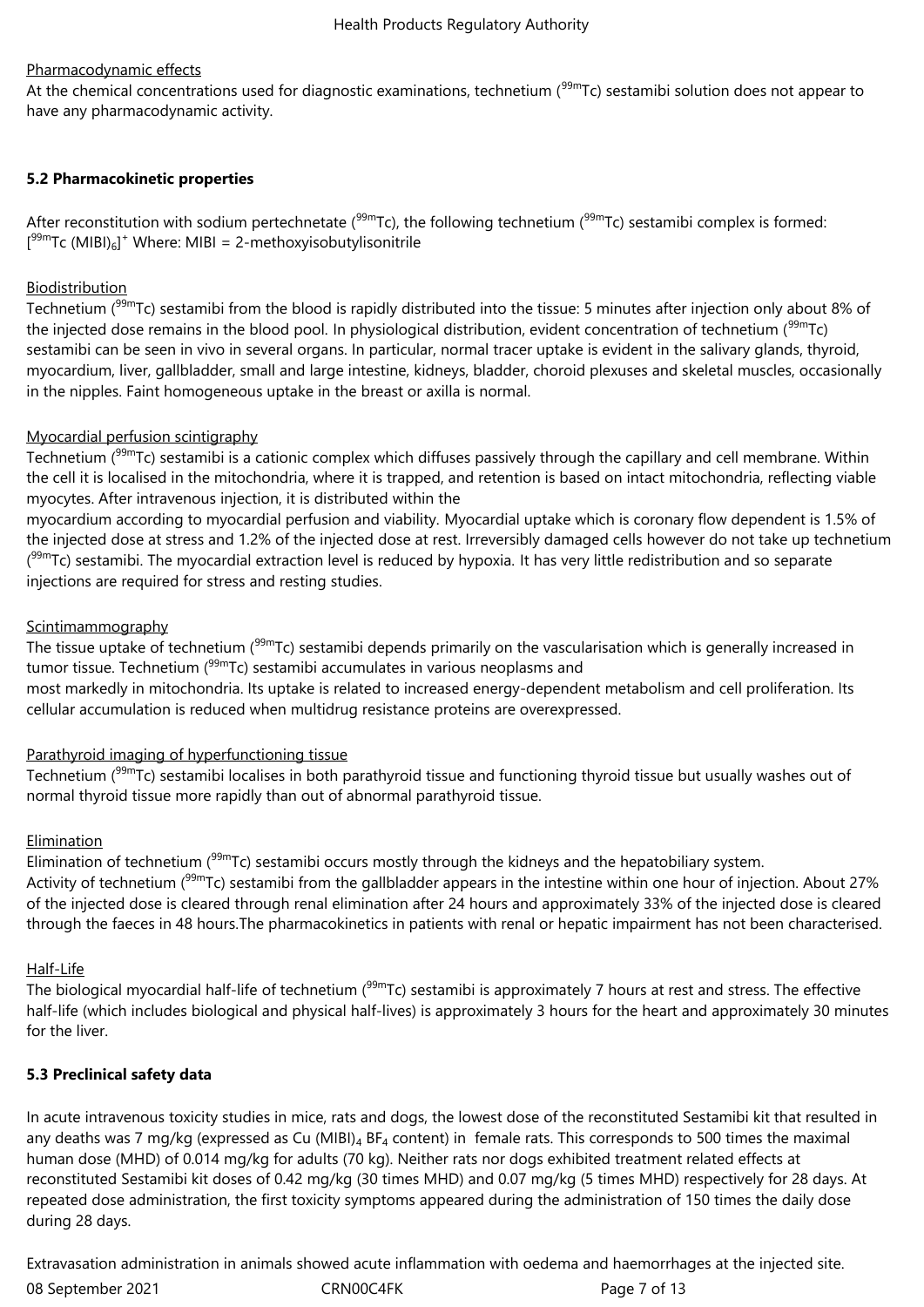Studies on reproductive toxicity have not been conducted.

Cu (MIBI) $_4$  BF<sub>4</sub> showed no genotoxic activity in the Ames, CHO/HPRT and sister chromatid exchange tests. At cytotoxic concentrations, an increase in chromosome aberration was observed in the in vitro human lymphocyte assay. No genotoxic activity was observed in the in vivo mouse micronucleus test at 9 mg/kg.

Studies to assess the carcinogenic potential of the radiopharmaceutical kit have not been conducted.

## **6 PHARMACEUTICAL PARTICULARS**

## **6.1 List of excipients**

Stannous chloride dihydrate Cysteine hydrochloride monohydrate Sodium citrate Mannitol Hydrochloric acid (for pH-adjustment) Sodium hydroxide(for pH-adjustment)

## **6.2 Incompatibilities**

This medicinal product must not be mixed with other medicinal products except those mentioned in section 12.

## **6.3 Shelf life**

2 years. After radiolabelling: 10 hours. Do not store above 25°C after radiolabelling.

#### **6.4 Special precautions for storage**

Do not store above 25°C. Keep the vials in the outer carton in order to protect from light. For storage conditions after radiolabelling of the medicinal product, see section 6.3.

Storage of radiopharmaceuticals should be in accordance with national regulation on radioactive materials.

#### **6.5 Nature and contents of container**

10 ml multi-dose glass vials, type 1 borosilicate glass (Ph. Eur.) sealed with a chlorobutyl rubber stopper.

Pack size: 5 vials.

#### **6.6 Special precautions for disposal and other handling**

#### General warnings

Radiopharmaceuticals should be received, used and administered only by authorised persons in designated clinical settings. Their receipt, storage, use, transfer and disposal are subject to the regulations and/or appropriate licences of the competent official organisation.

Radiopharmaceuticals should be prepared in a manner which satisfies both radiation safety and pharmaceutical quality requirements. Appropriate aseptic precautions should be taken.

Contents of the vial are intended only for use in the preparation of technetium ( $99mTc$ ) sestamibi and are not to be administered directly to the patient without first undergoing the preparative procedure.

08 September 2021 CRN00C4FK Page 8 of 13 For instructions on extemporary preparation of the medicinal product before administration, see section 12.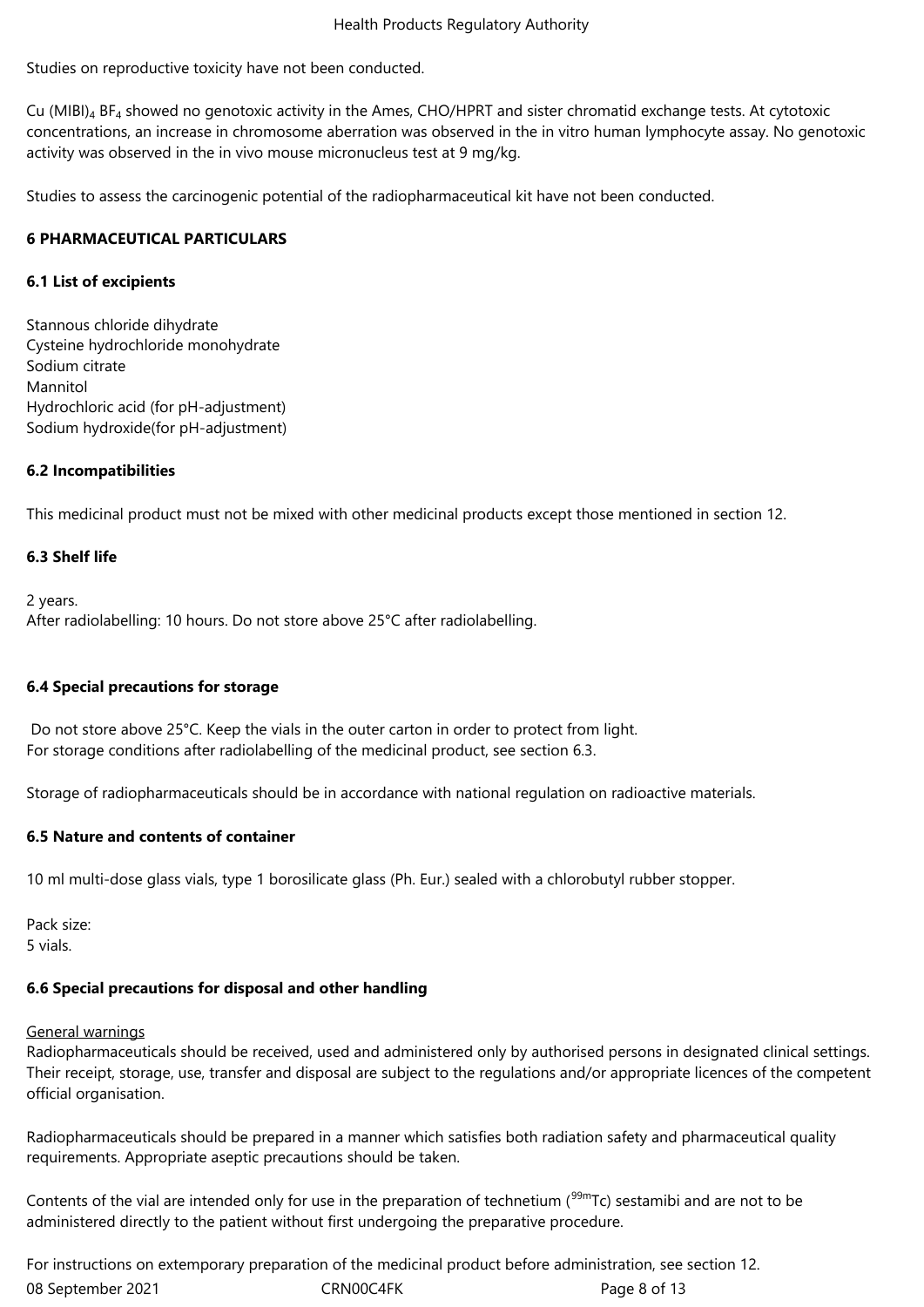If at any time in the preparation of this product the integrity of this vial is compromised it should not be used.

Administration procedures should be carried out in a way to minimise risk of contamination of the medicinal product and irradiation of the operators. Adequate shielding is mandatory.

The content of the kit before extemporary preparation is not radioactive. However, after sodium pertechnetate (99mTc), is added, adequate shielding of the final preparation must be maintained.

The administration of radiopharmaceuticals creates risks for other persons from external radiation or contamination from spill of urine, vomiting or any other biological fluids. Radiation protection precautions in accordance with national regulations must therefore be taken.

Any unused medicinal product or waste material should be disposed of in accordance with local requirements for radioactive materials.

## **7 MARKETING AUTHORISATION HOLDER**

Curium Netherlands B.V. Westerduinweg 3 1755 ZG Petten **Netherlands** 

#### **8 MARKETING AUTHORISATION NUMBER**

PA0690/020/001

## **9 DATE OF FIRST AUTHORISATION/RENEWAL OF THE AUTHORISATION**

Date of first authorisation: 21st November 2008 Date of last renewal: 8th May 2013

#### **10 DATE OF REVISION OF THE TEXT**

September 2021

#### **11 DOSIMETRY**

Technetium ( $99mTc$ ) is produced by means of a ( $99Mo/99mTc$ ) generator and decays with the emission of gamma radiation with a mean energy of 140 keV and a half-life of 6.02 hours to technetium ( $^{99}$ Tc) which, in view of its long half-life of 2.13 x 10<sup>5</sup> years can be regarded as quasi stable.

The data listed below are from ICRP 80 and are calculated according to the following assumptions: After intravenous injection the substance is rapidly cleared from the blood and taken up predominantly mainly in muscular tissues (including heart), liver, and kidneys, with a smaller amount in salivary glands and thyroid. When the substance is injected in conjunction with a stress test, there is a considerable increase of the uptake in heart and skeletal muscles, with a correspondingly lower uptake in all other organs and tissues. The substance is excreted by the liver and kidneys in the proportions 75% and 25%, respectively.

| Organ                          | Absorbed dose per unit activity administered<br>(mGy/MBq)<br>(Resting subject) |        |        |       |       |  |  |
|--------------------------------|--------------------------------------------------------------------------------|--------|--------|-------|-------|--|--|
|                                | Adult<br>10-years<br>15-years<br>5-years<br>1-year                             |        |        |       |       |  |  |
| Adrenals                       | 0.0075                                                                         | 0.0099 | 0.015  | 0.022 | 0.038 |  |  |
| Bladder                        | 0.011                                                                          | 0.014  | 0.019  | 0.023 | 0.041 |  |  |
| Bone surfaces                  | 0.0082                                                                         | 0.010  | 0.016  | 0.021 | 0.038 |  |  |
| <b>Brain</b>                   | 0.0052                                                                         | 0.0071 | 0.011  | 0.016 | 0.027 |  |  |
| <b>Breast</b>                  | 0.0038                                                                         | 0.0053 | 0.0071 | 0.011 | 0.020 |  |  |
| 08 September 2021<br>CRN00C4FK |                                                                                |        |        |       |       |  |  |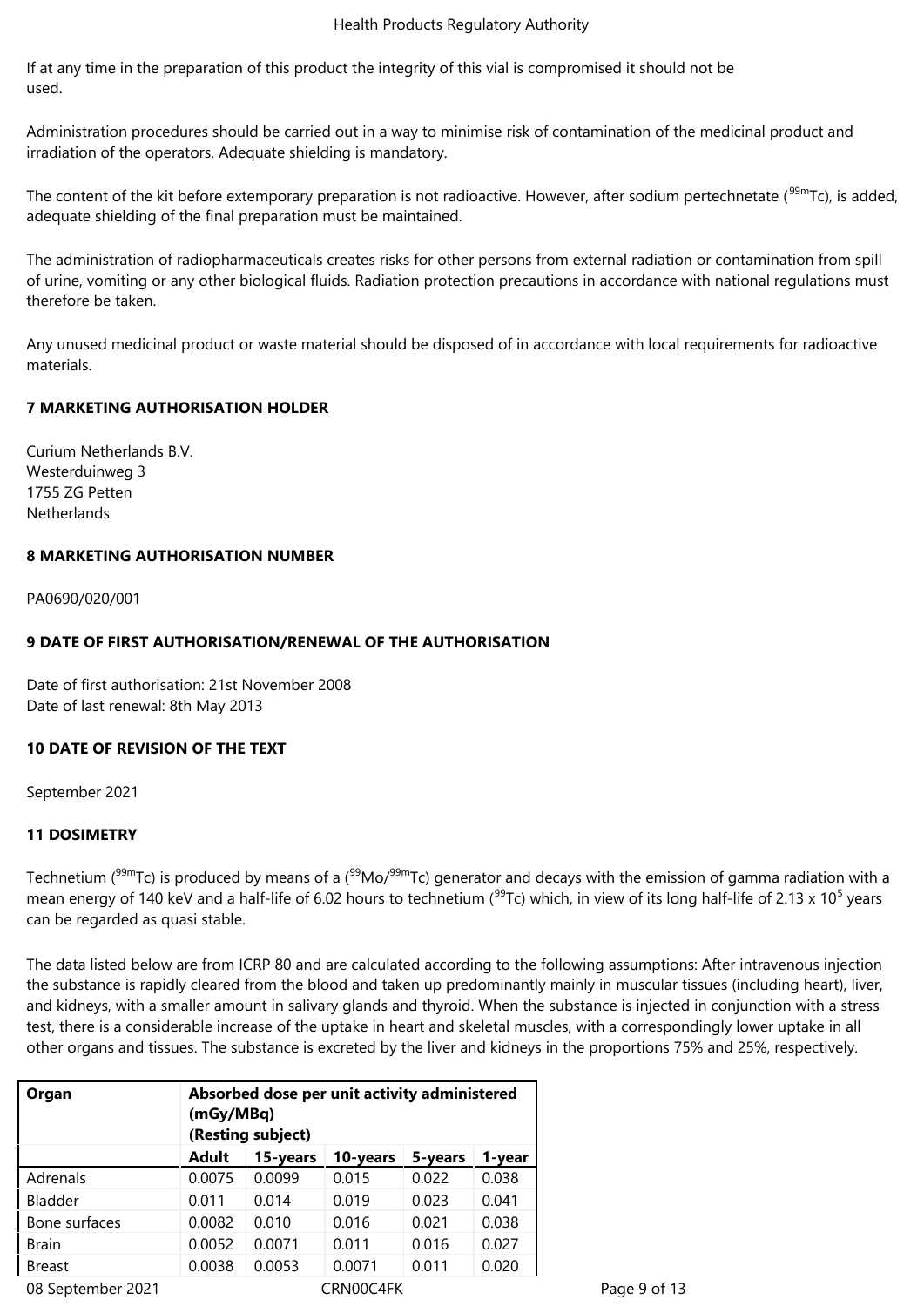|                         |        |        |        | <b>Health Products Regulatory Authority</b> |       |
|-------------------------|--------|--------|--------|---------------------------------------------|-------|
| Gall bladder            | 0.039  | 0.045  | 0.058  | 0.10                                        | 0.32  |
| Gastrointestinal tract: |        |        |        |                                             |       |
| Stomach                 | 0.0065 | 0.0090 | 0.015  | 0.021                                       | 0.035 |
| Small intestine         | 0.015  | 0.018  | 0.029  | 0.045                                       | 0.080 |
| Colon                   | 0.024  | 0.031  | 0.050  | 0.079                                       | 0.015 |
| Upper large intestine   | 0.027  | 0.035  | 0.057  | 0.089                                       | 0.17  |
| Lower large intestine   | 0.019  | 0.025  | 0.041  | 0.065                                       | 0.12  |
|                         |        |        |        |                                             |       |
| Heart                   | 0.0063 | 0.0082 | 0.012  | 0.018                                       | 0.030 |
| Kidneys                 | 0.036  | 0.043  | 0.059  | 0.085                                       | 0.15  |
| Liver                   | 0.011  | 0.014  | 0.021  | 0.030                                       | 0.052 |
| Lungs                   | 0.0046 | 0.0064 | 0.0097 | 0.014                                       | 0.025 |
| Muscles                 | 0.0029 | 0.0037 | 0.0054 | 0.0076                                      | 0.014 |
|                         |        |        |        |                                             |       |
| Oesophagus              | 0.0041 | 0.0057 | 0.0086 | 0.013                                       | 0.023 |
| Ovaries                 | 0.0091 | 0.012  | 0.018  | 0.025                                       | 0.045 |
| Pancreas                | 0.0077 | 0.010  | 0.016  | 0.024                                       | 0.039 |
| Red marrow              | 0.0055 | 0.0071 | 0.011  | 0.030                                       | 0.044 |
| Salivary glands         | 0.014  | 0.017  | 0.022  | 0.015                                       | 0.026 |
| Skin                    | 0.0031 | 0.0041 | 0.0064 | 0.0098                                      | 0.019 |
|                         |        |        |        |                                             |       |
| Spleen                  | 0.0065 | 0.0086 | 0.014  | 0.020                                       | 0.034 |
| <b>Testes</b>           | 0.0038 | 0.0050 | 0.0075 | 0.011                                       | 0.021 |
| Thymus                  | 0.0041 | 0.0057 | 0.0086 | 0.013                                       | 0.023 |
| Thyroid                 | 0.0053 | 0.0079 | 0.012  | 0.024                                       | 0.045 |
| <b>Uterus</b>           | 0.0078 | 0.010  | 0.015  | 0.022                                       | 0.038 |
|                         |        |        |        |                                             |       |
| Remaining organs        | 0.0031 | 0.0039 | 0.0060 | 0.0088                                      | 0.016 |
|                         |        |        |        |                                             |       |
| <b>Effective dose</b>   | 0.0090 | 0.012  | 0.018  | 0.028                                       | 0.053 |
| (mSv/MBq)               |        |        |        |                                             |       |

| Organ                   |              | Absorbed dose per unit activity administered (mGy/MBq)<br>(Exercise) |               |          |         |        |
|-------------------------|--------------|----------------------------------------------------------------------|---------------|----------|---------|--------|
|                         | <b>Adult</b> |                                                                      | 15-years      | 10-years | 5-years | 1-year |
| Adrenals                | 0.0066       |                                                                      | 0.0087        | 0.013    | 0.019   | 0.033  |
| Bladder                 | 0.0098       |                                                                      | 0.013         | 0.017    | 0.021   | 0.038  |
| Bone surfaces           | 0.0078       |                                                                      | 0.0097        | 0.014    | 0.020   | 0.036  |
| <b>Brain</b>            | 0.0044       |                                                                      | 0.0060        | 0.0093   | 0.014   | 0.023  |
| <b>Breast</b>           | 0.0034       |                                                                      | 0.0047        | 0.0062   | 0.0097  | 0.018  |
| Gall bladder            | 0.033        |                                                                      | 0.038         | 0.049    | 0.086   | 0.26   |
| Gastrointestinal tract: |              |                                                                      |               |          |         |        |
| Stomach                 | 0.0059       |                                                                      | 0.0081        | 0.013    | 0.019   | 0.032  |
| Small intestine         | 0.012        |                                                                      | 0.015         | 0.024    | 0.037   | 0.066  |
| Colon                   | 0.019        |                                                                      | 0.025         | 0.041    | 0.064   | 0.12   |
| Upper large intestine   | 0.022        |                                                                      | 0.028         | 0.046    | 0.072   | 0.13   |
| Lower large intestine   | 0.016        |                                                                      | 0.021         | 0.034    | 0.053   | 0.099  |
|                         |              |                                                                      |               |          |         |        |
| Heart                   | 0.0072       |                                                                      | 0.0094        | 0.010    | 0.021   | 0.035  |
| Kidneys                 | 0.026        |                                                                      | 0.032         | 0.044    | 0.063   | 0.11   |
| Liver                   | 0.0092       |                                                                      | 0.012         | 0.018    | 0.025   | 0.044  |
| Lungs                   | 0.0044       |                                                                      | 0.0060        | 0.0087   | 0.013   | 0.023  |
| Muscles                 | 0.0032       |                                                                      | 0.0041        | 0.0060   | 0.0090  | 0.017  |
| Oesophagus              | 0.0040       |                                                                      | 0.0055        | 0.0080   | 0.012   | 0.023  |
| Ovaries                 | 0.0081       |                                                                      | 0.011         | 0.015    | 0.023   | 0.040  |
| Pancreas                | 0.0069       |                                                                      | 0.0091        | 0.014    | 0.021   | 0.035  |
| Red marrow              | 0.0050       |                                                                      | 0.0064        | 0.0095   | 0.013   | 0.023  |
| 08 September 2021       |              | CRN00C4FK                                                            | Page 10 of 13 |          |         |        |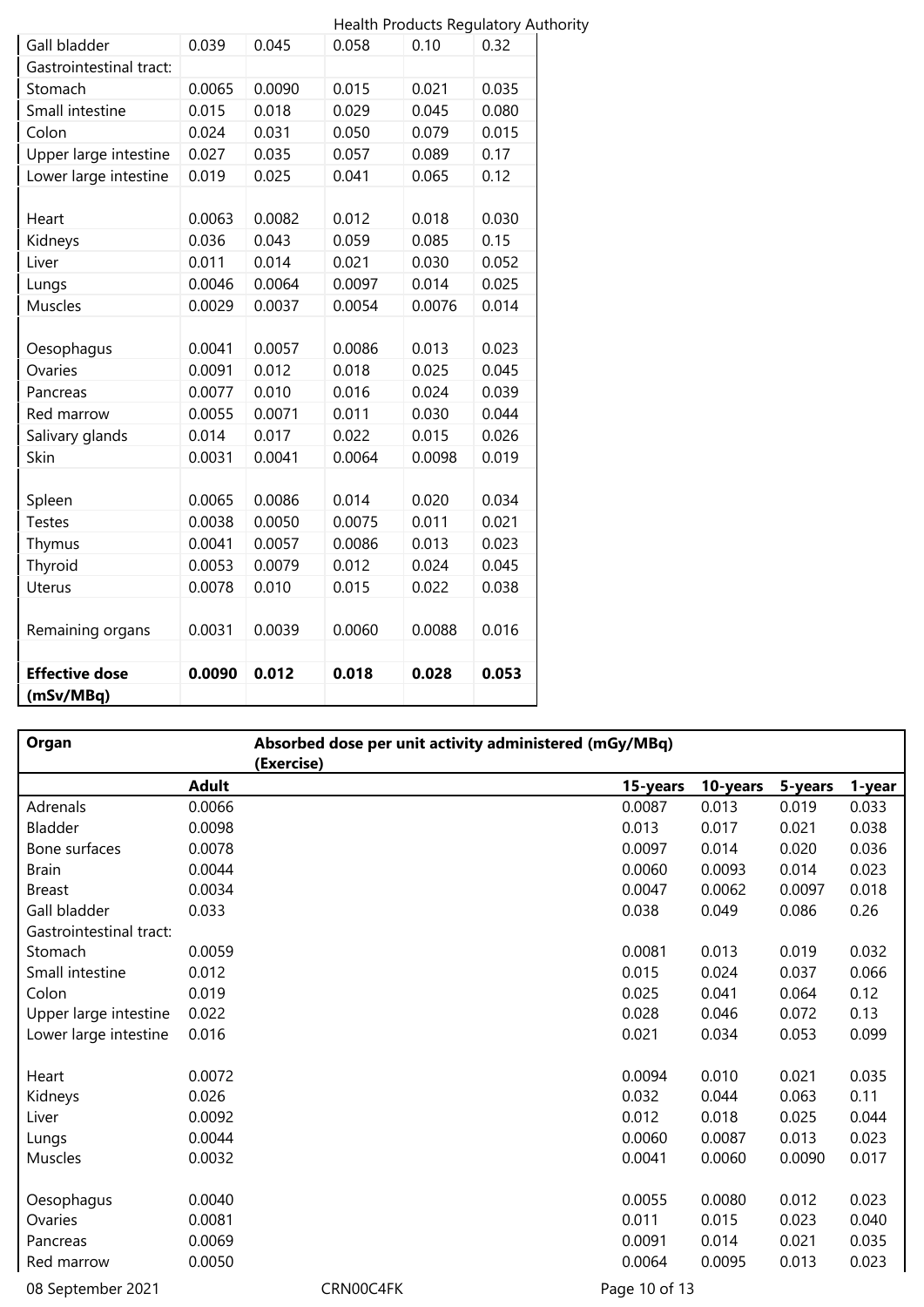| Health Products Regulatory Authority |                                                        |            |        |        |        |        |  |
|--------------------------------------|--------------------------------------------------------|------------|--------|--------|--------|--------|--|
| Organ                                | Absorbed dose per unit activity administered (mGy/MBq) |            |        |        |        |        |  |
|                                      |                                                        | (Exercise) |        |        |        |        |  |
| Salivary glands                      | 0.0092                                                 |            | 0.011  | 0.0015 | 0.0020 | 0.0029 |  |
| Skin                                 | 0.0029                                                 |            | 0.0037 | 0.0058 | 0.0090 | 0.017  |  |
| Spleen                               | 0.0058                                                 |            | 0.0076 | 0.012  | 0.017  | 0.030  |  |
| Testes                               | 0.0037                                                 |            | 0.0048 | 0.0071 | 0.011  | 0.020  |  |
| Thymus                               | 0.0040                                                 |            | 0.0055 | 0.0080 | 0.012  | 0.023  |  |
| Thyroid                              | 0.0044                                                 |            | 0.0064 | 0.0099 | 0.019  | 0.035  |  |
| <b>Uterus</b>                        | 0.0072                                                 |            | 0.0093 | 0.014  | 0.020  | 0.035  |  |
| Remaining organs                     | 0.0033                                                 |            | 0.0043 | 0.0064 | 0.0098 | 0.018  |  |
| <b>Effective dose</b><br>(mSv/MBq)   | 0.0079                                                 |            | 0.010  | 0.016  | 0.023  | 0.045  |  |

The effective dose has been calculated according to a voiding frequency of 3.5 hours in adults.

## *Cardiac imaging*

The effective dose resulting from the administration of a maximal recommended activity of 2,000 MBq of technetium ( $99mTc$ ) sestamibi for an adult weighing 70 kg is about 16.4 mSv if implementing the one-day protocol with administration of 500 MBq at rest and 1,500 MBq at exercise.

For this administered activity of 2,000 MBq the typical radiation dose to the target organ heart is 14 mGy and the typical radiation doses to the critical organs gall bladder, kidneys and upper large intestine are 69, 57 and 46.5 mGy, respectively.

The effective dose resulting from the administration of a maximal recommended activity of 1,800 MBq (900 MBq at rest and 900 MBq at exercise) of technetium (<sup>99m</sup>Tc) sestamibi for a two-day protocol for an adult weighing 70 kg is about 15.2 mSv. For this administered activity of 1,800 MBq the typical radiation dose to the target organ heart is 12.2 mGy and the typical radiation doses to the critical organs gall bladder, kidneys and upper large intestine are 64.8, 55.8 and 44.1 mGy, respectively.

#### *Scintimammography*

The effective dose resulting from the administration of a maximal recommended activity of 1,000 MBq of technetium (<sup>99m</sup>Tc) sestamibi for an adult weighing 70 kg is about 9 mSv.

For an administered activity of 1,000 MBq the typical radiation dose to the target organ breast is 3.8 mGy and the typical radiation doses to the critical organs gall bladder, kidneys and upper large intestine are 39, 36 and 27 mGy, respectively.

### *Parathyroid imaging*

The effective dose resulting from the administration of a maximal recommended activity of 700 MBq of technetium (<sup>99m</sup>Tc) sestamibi for an adult weighing 70 kg is about 6.3 mSv.

For an administered activity of 700 MBq the typical radiation dose to the target organ thyroid is 3.7 mGy and the typical radiation doses to the critical organs gall bladder, kidneys and upper large intestine are 27.3, 25.2 and 18.9 mGy, respectively.

## **12 INSTRUCTIONS FOR PREPARATION OF RADIOPHARMACEUTICALS**

Withdrawals should be performed under aseptic conditions. The vials must not be opened before disinfecting the stopper, the solution should be withdrawn via the stopper using a single dose syringe fitted with suitable protective shielding and a disposable sterile needle or using an authorised automated application system. If the integrity of this vial is compromised, the product should not be used.

# Instructions for Preparation of technetium  $(^{99m}$ Tc) sestamibi

Preparation of technetium ( $99mTc$ ) sestamibi from the Technescan MIBI Kit is to be done according to the following aseptic procedure. The heating of the preparation can either be done using a water bath or in a heating block. Both methods are described underneath:

08 September 2021 CRN00C4FK Page 11 of 13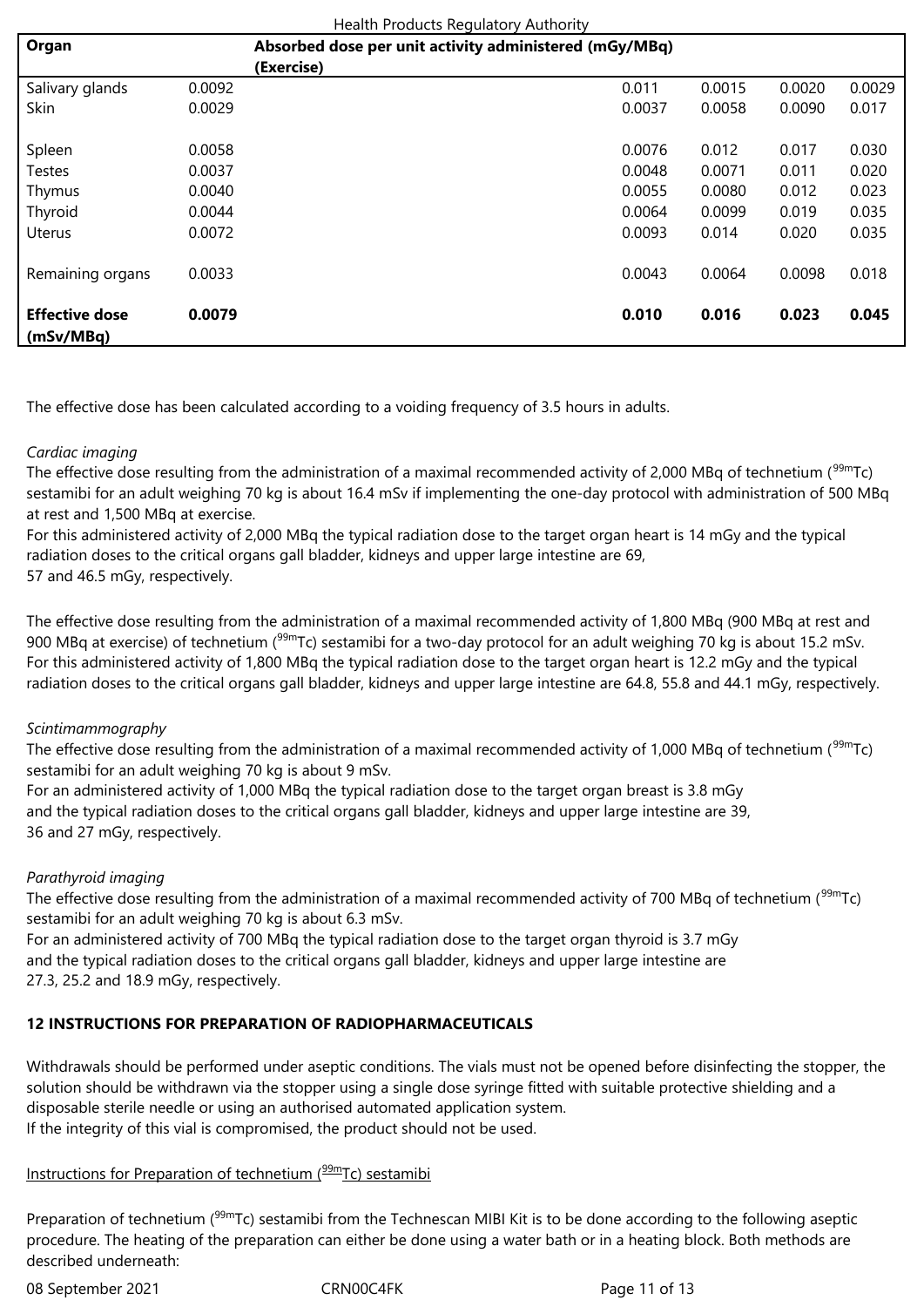# Method of preparation

## Boiling procedure:

- 1 Waterproof gloves should be worn during the preparation procedure. Remove the flip-off cap from the Technescan MIBI Kit vial and swab the top of the vial closure with alcohol to disinfect the surface.
- 2 Place the vial in a suitable radiation shield appropriately labelled with date, time of preparation, volume and activity.
- 3 With a sterile shielded syringe, aseptically obtain additive-free, sterile, non-pyrogenic sodium pertechnetate (<sup>99m</sup>Tc) solution max. 11.1 GBq in approximately 1 to 3 ml. Not more than 3 ml sodium pertechnetate (<sup>99m</sup>Tc) solution will be used for the maximum activity of 11.1 GBq.
- 4 Aseptically add the sodium pertechnetate  $(99m)$ Tc) solution to the vial in the lead shield. Without withdrawing the needle, remove an equal volume of headspace to maintain atmospheric pressure within the vial.
- 5 Shake vigorously, about 5 to 10 quick upward-downward motions.
- 6 Remove the vial from the lead shield and place upright in an appropriately shielded and contained boiling water bath, such that the vial is suspended above the bottom of the bath, and boil for 10 minutes. The bath must be shielded. Timing for the 10 minutes commences as soon as the water begins to boil again. Note: The vial must remain upright during the boiling step. Use a water bath where the stopper will be above the level of the water.
- 7 Remove the shielded vial from the water bath and allow cooling for fifteen minutes.
- 8 Inspect visually for the absence of particulate matter and discoloration prior to administration.
- 9 If needed, a dilution with 0.9 % saline solution is possible.
- 10 Aseptically withdraw material using a sterile shielded syringe. Use within ten (10) hours of preparation.
- 11 Radiochemical purity should be checked prior to patient administration according to the Radio TLC Method as detailed below.

## Heating block procedure:

- 1 Waterproof gloves should be worn during the preparation procedure. Remove the flip-off cap from the Technescan MIBI Kit vial and swab the top of the vial closure with alcohol to disinfect the surface.
- 2 Place the vial in a suitable radiation shield appropriately labelled with date, time of preparation, volume and activity.
- 3 With a sterile shielded syringe, aseptically obtain additive-free, sterile, non-pyrogenic sodium pertechnetate (<sup>99m</sup>Tc) solution max. 11.1 GBq in approximately 3 ml. Not more than 3 ml sodium pertechnetate ( $99mTc$ ) solution will be used for the maximum activity of 11.1 GBq.
- 4 Aseptically add the sodium pertechnetate (<sup>99m</sup>Tc) solution to the vial in the lead shield. Without withdrawing the needle, remove an equal volume of headspace to maintain atmospheric pressure within the vial.
- 5 Shake vigorously, about 5 to 10 quick upward-downward motions.
- 6 Place the vial into the heating block previously heated to 120°C, and incubate for 10 minutes. The heating block should be adapted to the size of the vial in order to ensure a correct transfer of heat from the heating device to the content of the vial.
- 7 Remove the vial for the heating block and allow cooling to room temperature.
- 8 Inspect visually for the absence of particulate matter and discoloration prior to administration.
- 9 If needed, a dilution with 0.9 % saline solution is possible.
- 10 Aseptically withdraw material using a sterile shielded syringe. Use within ten (10) hours of preparation.
- 11 Radiochemical purity should be checked prior to patient administration according to the Radio TLC Method as detailed below.

## **Note: the potential for cracking and significant contamination exists whenever vials containing radioactive material are heated.**

## Quality control

# **Radio-TLC Method for the Quantification of Technetium (99mTc) Sestamibi**

1. Materials

- 1.1 Baker-Flex-Aluminium Oxide plate, # 1 B-F, pre-cut to 2.5 cm x 7.5 cm.
- 1.2 Ethanol, > 95%.
- 1.3 Capintec, or equivalent instrument for measuring radioactivity in the 0.7 11.1GBq range.